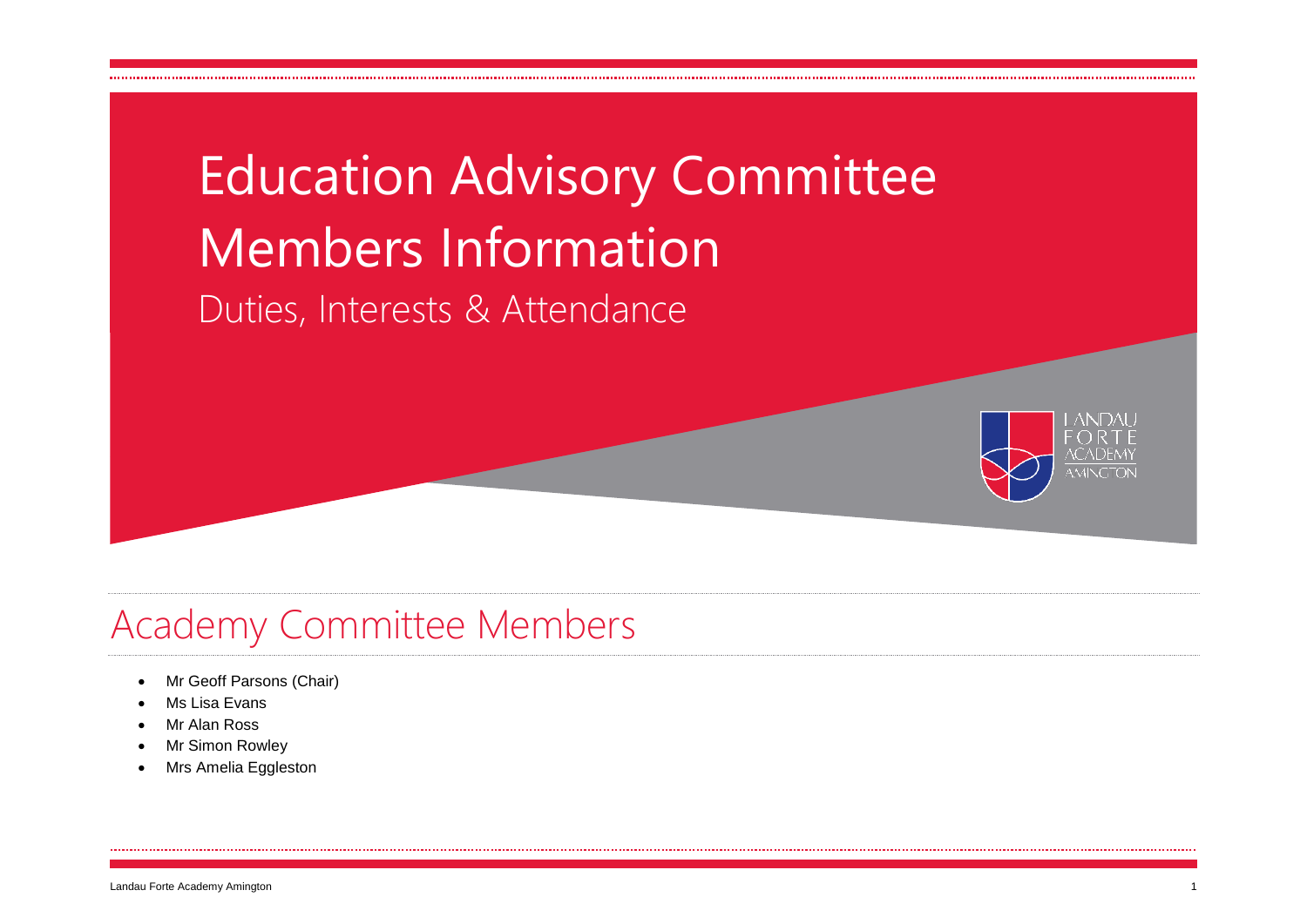#### Committee Member Information

| <b>Full Name</b>     | <b>Date of Appointment</b> | Date Stepped Down | <b>Term of Office</b> | <b>Appointed By</b> |  |  |  |  |  |
|----------------------|----------------------------|-------------------|-----------------------|---------------------|--|--|--|--|--|
| Mr Geoff Parsons     | 15/06/2021                 |                   | Current               | Trust               |  |  |  |  |  |
| Ms Lisa Evans        | 10/10/2019                 |                   | Current               | Chair               |  |  |  |  |  |
| Mr Alan Ross         | 17/12/2018                 |                   | Current               | Chair               |  |  |  |  |  |
| Mr Simon Rowley      | 19/02/2019                 |                   | Current               | Chair               |  |  |  |  |  |
| Mrs Amelia Eggleston | 02/03/2019                 |                   | Current               | Chair               |  |  |  |  |  |
| Left                 |                            |                   |                       |                     |  |  |  |  |  |
| Mrs Louise Bridge    | 28/04/2015                 | 10/03/2020        | 5 years, 1 month      | Chair               |  |  |  |  |  |
| Mrs Louise Cummings  | 22/03/2018                 | 29/09/2020        | 2 years, 6 months     | Chair               |  |  |  |  |  |
| Mr Robert Kinson     | 25/03/2019                 | 02/03/2021        | 2 years               | Chair               |  |  |  |  |  |
| Mr John Ward         | 03/05/2019                 | 15/06/2021        | 2 years, 1 month      | Chair               |  |  |  |  |  |
| Mrs Sharon Cade      | 19/09/2019                 | 02/07/2021        | 1 year, 10 months     | Chair               |  |  |  |  |  |

#### Duties

Duties for the Academy's Education Advisory Committee are detailed in the **Scheme of Delegation by Task** document. This is available for download from the [Academy's website.](http://www.lfata.org.uk/about/staff-governors/#governors)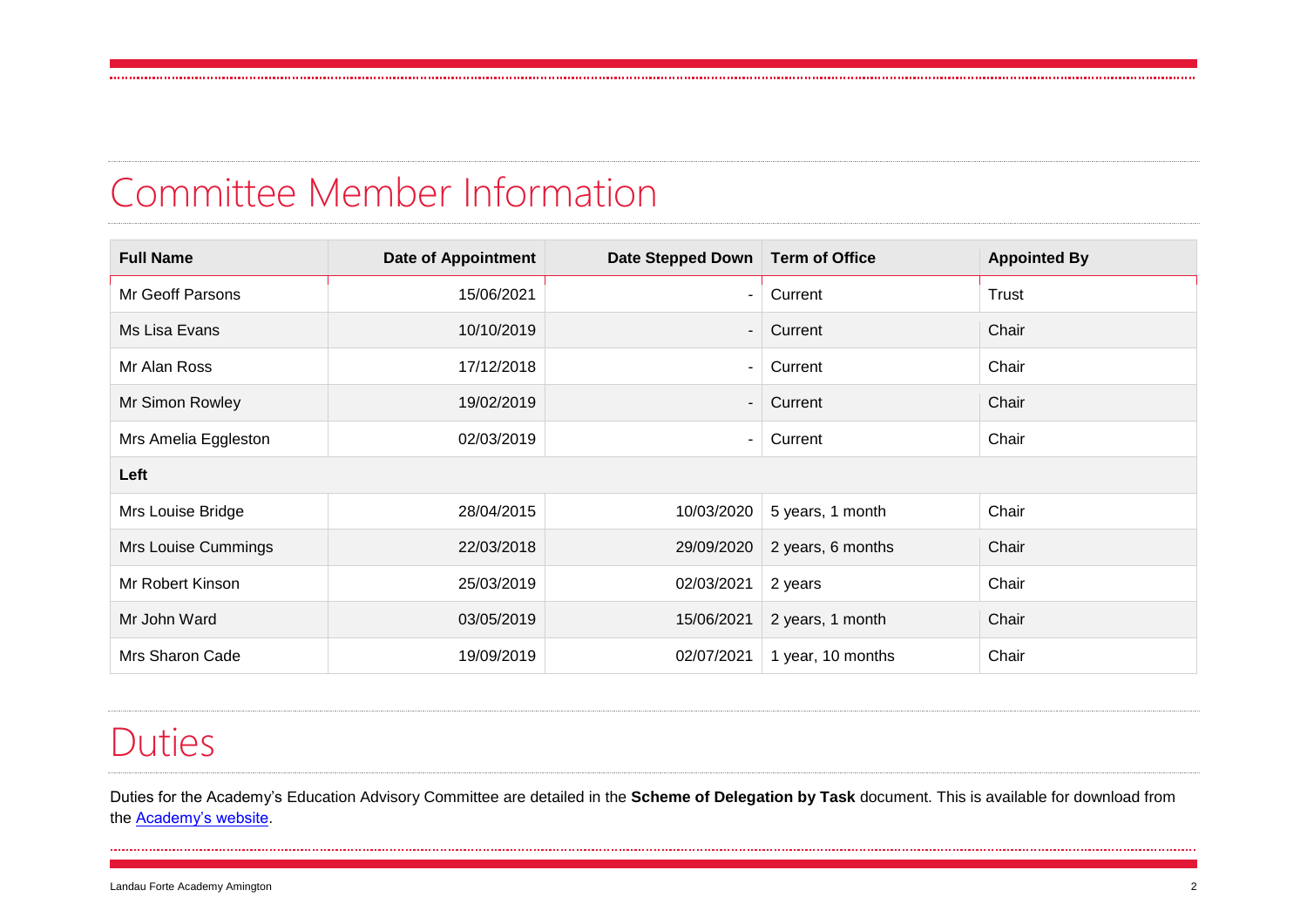# Register of Interests

| <b>Role</b>         | <b>Name</b>             | <b>Declaration</b>                                                                                                                                                                                                                                                                                                                                                                                                                                                                                     | <b>Updated</b>   |
|---------------------|-------------------------|--------------------------------------------------------------------------------------------------------------------------------------------------------------------------------------------------------------------------------------------------------------------------------------------------------------------------------------------------------------------------------------------------------------------------------------------------------------------------------------------------------|------------------|
| Chair               | Mr Geoff Parsons        | Learn By Design (By Design Group etc.) and all associated<br>$\bullet$<br>companies, Founder/Owner<br>Charnwood Borough Council, Elected Councillor<br>Conservative Party, Member<br>٠<br>Loughborough Campus and Community Liaison Group, Appointed<br>Member<br>Outwoods Management Group, Appointed Trustee<br>٠<br>National trust, Family Membership<br>Institute of Directors, Member<br>The Belfry, Member<br>Royal Society for the encouragement for Arts, Manufactures and<br>Commerce, Fellow | <b>June 2021</b> |
| Committee<br>Member | Mrs Lisa Evans          | Children attending Landau Forte Academy Amington<br>$\bullet$                                                                                                                                                                                                                                                                                                                                                                                                                                          | <b>July 2021</b> |
| Committee<br>Member | Mr Alan Ross            | None to declare<br>$\bullet$                                                                                                                                                                                                                                                                                                                                                                                                                                                                           | August 2021      |
| Committee<br>Member | Mr Simon Rowley         | 6 <sup>th</sup> Tamworth Scout, use Greenacres for weekly group activities<br>$\bullet$                                                                                                                                                                                                                                                                                                                                                                                                                | August 2021      |
| Committee<br>Member | Mrs Amelia<br>Eggleston | Chair of Governors at Colsterworth Primary Academy<br>٠<br>Trustee, Abbey Academies Trust<br>Employee, Landau Forte Charitable Trust                                                                                                                                                                                                                                                                                                                                                                   | September 2021   |